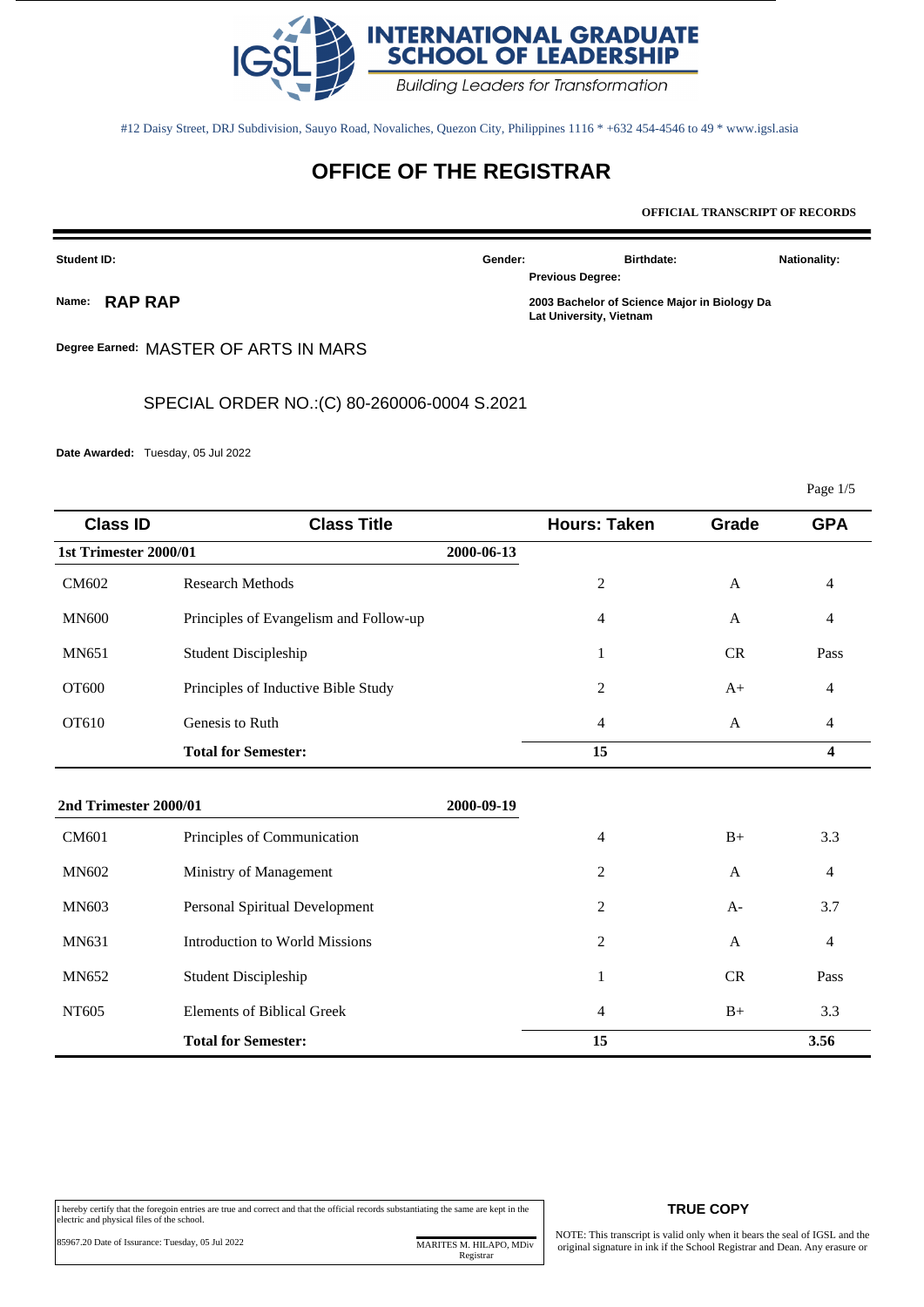

|                       |                                           |            |                         |              | Page 2/5                         |
|-----------------------|-------------------------------------------|------------|-------------------------|--------------|----------------------------------|
| <b>Class ID</b>       | <b>Class Title</b>                        |            | <b>Hours: Taken</b>     | Grade        | <b>GPA</b>                       |
|                       | PAGE 1                                    |            |                         |              |                                  |
| 3rd Trimester 2000/01 |                                           | 2001-01-09 |                         |              |                                  |
| MN610                 | Disciple Making Pastor                    |            | 4                       | $A+$         | 4                                |
| MN653                 | <b>Student Discipleship</b>               |            | $\mathbf{1}$            | ${\sf CR}$   | Pass                             |
| NT606                 | Introduction to Greek Exegesis            |            | 4                       | $A-$         | 3.7                              |
| OT611                 | Samuel, Kings and Prophets                |            | 4                       | $A-$         | 3.7                              |
| TH612                 | Knowing God and His Word                  |            | 4                       | $\mathbf{A}$ | 4                                |
|                       | <b>Total for Semester:</b>                |            | 17                      |              | 3.85                             |
| <b>Summer 2001</b>    |                                           | 2001-04-18 |                         |              |                                  |
| <b>MN660</b>          | Team Internship                           |            | 4                       | ${\sf CR}$   | Pass                             |
|                       | <b>Total for Semester:</b>                |            | $\overline{\mathbf{4}}$ |              | $\mathbf{N}\mathbf{A}\mathbf{N}$ |
| 1st Trimester 2001/02 |                                           | 2001-06-13 |                         |              |                                  |
| <b>MN604</b>          | Christian Home                            |            | 4                       | $\mathbf{A}$ | 4                                |
| MN612                 | Transforming Leadership - Foundations     |            | 4                       | $A+$         | 4                                |
| MN654                 | <b>Student Discipleship</b>               |            | $\mathbf{1}$            | CR           | Pass                             |
| OT616                 | Old Testament Poetry                      |            | 4                       | $A-$         | 3.7                              |
| TH613                 | Created in God's Image                    |            | 2                       | A            | 4                                |
| TH614                 | Christ and the Cross                      |            | 2                       | $A+$         | 4                                |
|                       | <b>Total for Semester:</b>                |            | 17                      |              | 3.93                             |
| 2nd Trimester 2001/02 |                                           | 2001-09-20 |                         |              |                                  |
| CM611                 | <b>Expository Preaching - Foundations</b> |            | 4                       | $A-$         | 3.7                              |
| MN655                 | <b>Student Discipleship</b>               |            | 1                       | ${\sf CR}$   | Pass                             |
| NT614                 | <b>New Testament Narratives</b>           |            | 4                       | A            | 4                                |
| OT605                 | Elements of Biblical Hebrew               |            | 4                       | $A-$         | 3.7                              |

### **TRUE COPY**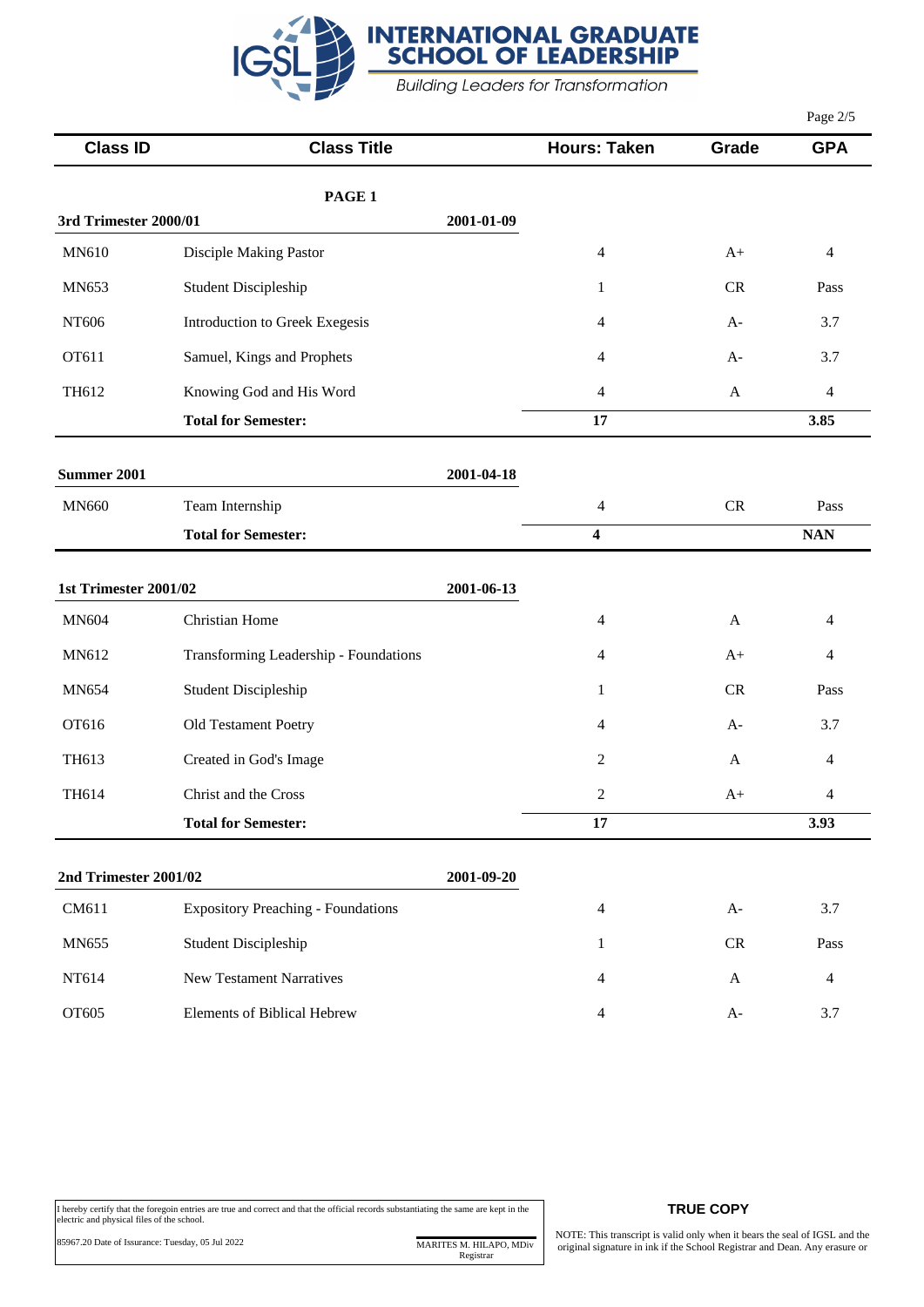

|                       |                                       |            |                          |            | Page 3/5       |
|-----------------------|---------------------------------------|------------|--------------------------|------------|----------------|
| <b>Class ID</b>       | <b>Class Title</b>                    |            | <b>Hours: Taken</b>      | Grade      | <b>GPA</b>     |
| TH616                 | Salvation and Life in the Spirit      |            | 2                        | $A-$       | 3.7            |
|                       | <b>Total for Semester:</b>            |            | 12                       |            | 3.79           |
| PAGE <sub>2</sub>     |                                       |            |                          |            |                |
| 3rd Trimester 2001/02 |                                       | 2002-01-08 |                          |            |                |
| <b>MN656</b>          | <b>Student Discipleship</b>           |            | $\mathbf{1}$             | CR         | Pass           |
| NT615                 | New Testament Epistles                |            | 4                        | <b>DR</b>  | Pass           |
| OT606                 | Introduction to Hebrew Exegesis       |            | 4                        | A          | 4              |
| <b>TH618</b>          | The Church & Future Things            |            | 4                        | $A-$       | 3.7            |
| <b>TH630</b>          | Christianity and World Views          |            | 2                        | $A-$       | 3.7            |
|                       | <b>Total for Semester:</b>            |            | 17                       |            | 3.82           |
| Summer 2002           |                                       | 2002-04-16 |                          |            |                |
| MN661                 | Professional Internship               |            | 3                        | ${\sf CR}$ | Pass           |
| OT725                 | The Book of Job and Suffering         |            | 4                        | A          | $\overline{4}$ |
|                       | <b>Total for Semester:</b>            |            | 8                        |            | 4              |
| 1st Trimester 2002/03 |                                       | 2002-06-13 |                          |            |                |
| CM612                 | <b>Expository Preaching Varieties</b> |            | 4                        | $A-$       | 3.7            |
| <b>MN657</b>          | <b>Student Discipleship</b>           |            | 1                        | CR         | Pass           |
| OT714                 | Theology of Wisdom Literature         |            | 4                        | <b>AUD</b> | Pass           |
| TH641                 | Asian Theological Trends              |            | $\overline{c}$           | $A-$       | 3.7            |
| TH651                 | The Early and Medieval Church         |            | $\overline{c}$           | $A-$       | 3.7            |
|                       | <b>Total for Semester:</b>            |            | 13                       |            | 3.7            |
| 2nd Trimester 2002-03 |                                       | 2002-09-19 |                          |            |                |
| CM614                 | Principles of Educational Ministry    |            | 4                        | $A-$       | 3.7            |
| <b>MN658</b>          | <b>Student Discipleship</b>           |            | $\mathbf{1}$             | ${\sf CR}$ | Pass           |
| TH652                 | Reformation and the Modern Church     |            | $\overline{\mathcal{A}}$ | $A+$       | $\overline{4}$ |

## **TRUE COPY**

NOTE: This transcript is valid only when it bears the seal of IGSL and the original signature in ink if the School Registrar and Dean. Any erasure or

Registrar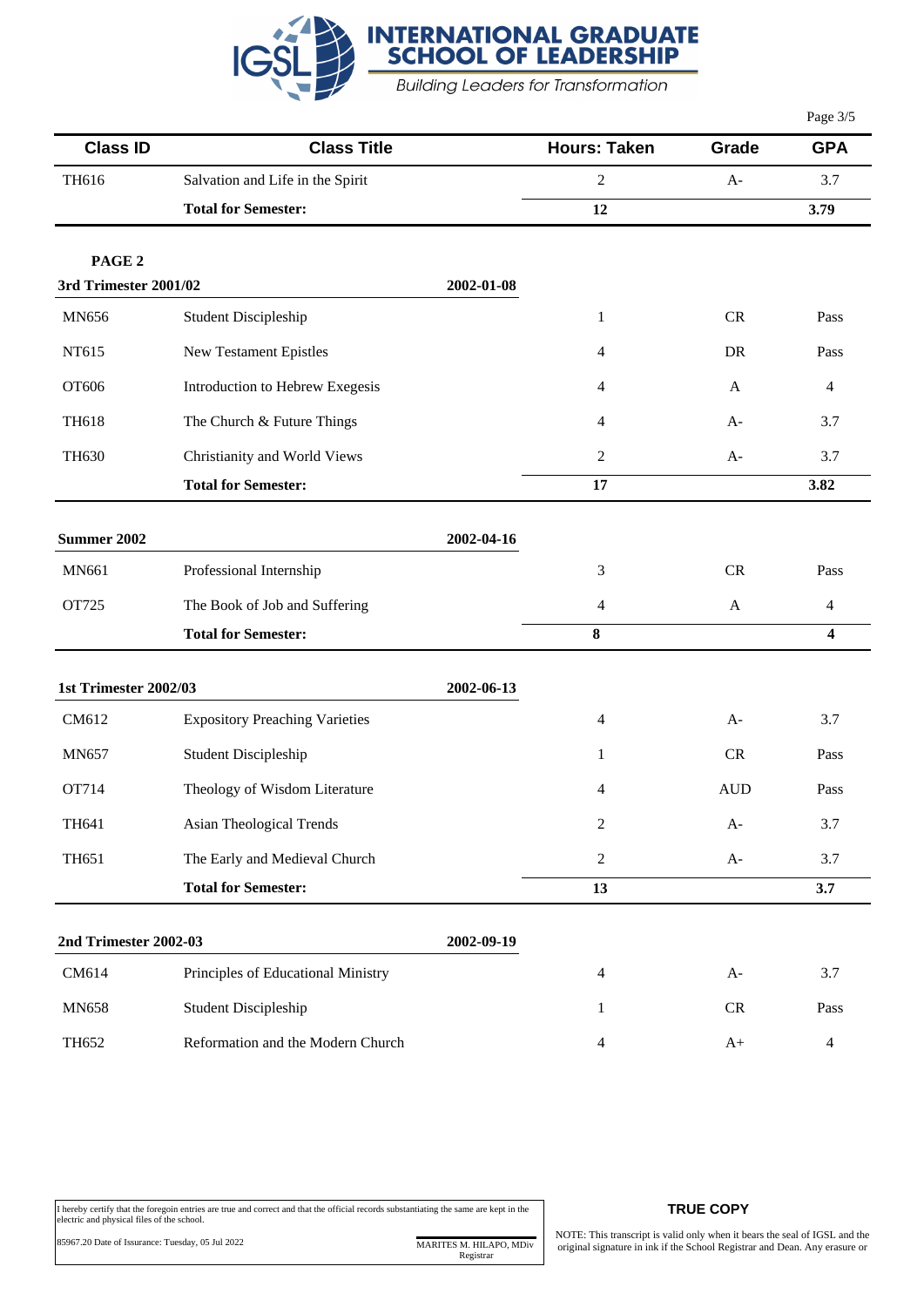

|                                |                                               |            |                         |              | Page $4/5$     |
|--------------------------------|-----------------------------------------------|------------|-------------------------|--------------|----------------|
| <b>Class ID</b>                | <b>Class Title</b>                            |            | <b>Hours: Taken</b>     | Grade        | <b>GPA</b>     |
| <b>TH708</b>                   | Filipino Evangelical Theology                 |            | $\overline{4}$          | $\mathbf{A}$ | $\overline{4}$ |
|                                | <b>Total for Semester:</b>                    |            | 11                      |              | 3.9            |
|                                | PAGE 3                                        |            |                         |              |                |
| <b>3rd Trimester 2002-03</b>   |                                               | 2003-01-08 |                         |              |                |
| MN613                          | Transforming Leadership II                    |            | 2                       | A            | 4              |
| <b>MN640</b>                   | Introduction to Biblical Counseling           |            | 4                       | $A+$         | 4              |
| MN641                          | <b>Biblical Counseling II</b>                 |            | 4                       | $A+$         | 4              |
| MN659                          | <b>Student Discipleship</b>                   |            | $\mathbf{1}$            | CR           | Pass           |
| TH640                          | Christianity and Social Issues                |            | 4                       | $A-$         | 3.7            |
|                                | <b>Total for Semester:</b>                    |            | 17                      |              | 3.91           |
| <b>Summer 2003</b>             |                                               | 2003-04-14 |                         |              |                |
| NT716                          | <b>Book of Matthew</b>                        |            | $\overline{\mathbf{4}}$ | $\mathbf{A}$ | $\overline{4}$ |
|                                | <b>Total for Semester:</b>                    |            | 4                       |              | 4              |
|                                |                                               |            |                         |              |                |
| <b>1st Trimester 2003-2004</b> |                                               | 2003-06-17 |                         |              |                |
| MN621                          | <b>Introduction to Church Planting</b>        |            | $\overline{4}$          | $A+$         | $\overline{4}$ |
|                                | <b>Total for Semester:</b>                    |            | $\overline{\mathbf{4}}$ |              | 4              |
| 2nd Trimester 2003-2004        |                                               | 2003-09-24 |                         |              |                |
| <b>MN611</b>                   | Pastoral Leadership for Ministry Renewal      |            | 4                       | A            | $\overline{4}$ |
| <b>TH711</b>                   | Christianity's Encounter with World Religions |            | 3                       | <b>AUD</b>   | Pass           |
|                                | Total for Semester:                           |            | $\overline{\mathbf{3}}$ |              | 4              |

I hereby certify that the foregoin entries are true and correct and that the official records substantiating the same are kept in the electric and physical files of the school.

85967.20 Date of Issurance: Tuesday, 05 Jul 2022 MARITES M. HILAPO, MDiv Registrar

#### **TRUE COPY**